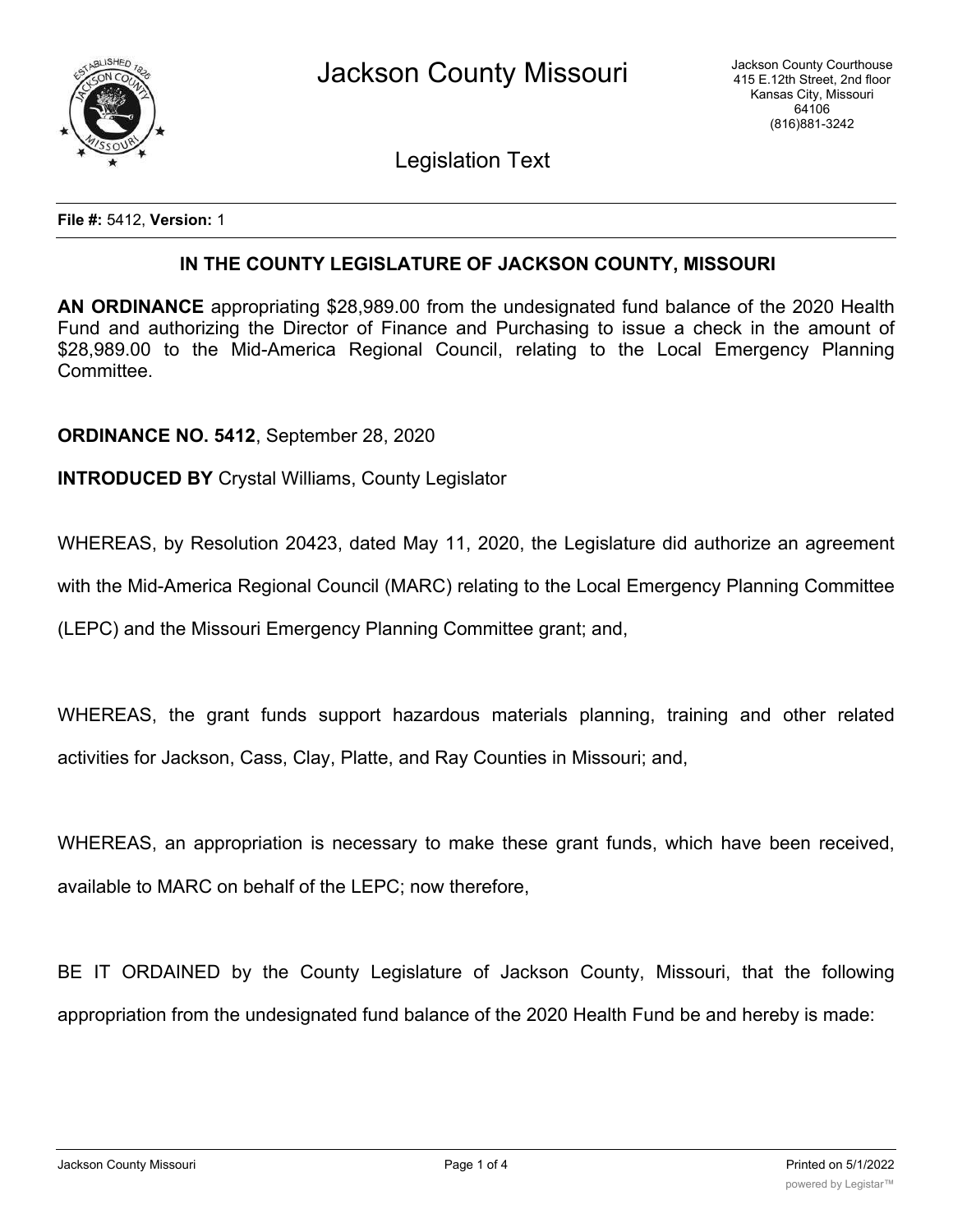| <b>DEPARTMENT/DIVISION</b> | <b>CHARACTER/DESCRIPTION</b>     | <b>FROM</b> | TO       |
|----------------------------|----------------------------------|-------------|----------|
| <b>Health Fund</b>         |                                  |             |          |
| 002-9999                   | 45105-                           |             |          |
|                            | <b>MO Emerg Response MERC</b>    | \$28,989    |          |
| 002-2810                   | <b>Undesignated Fund Balance</b> |             | \$28,989 |
| 002-2810                   | <b>Undesignated Fund Balance</b> | \$28,989    |          |
| <b>Emergency Mgmt.</b>     |                                  |             |          |
| 002-4206                   | 56798-Grant Match                |             | \$28,989 |

and,

BE IT FURTHER ORDAINED that the Director of the Department of Finance and Purchasing be and

hereby is authorized to issue a check in the amount of \$28,989.00 to MARC for the use of the LEPC.

..Enacted and Approved Effective Date: This ordinance shall be effective immediately upon its signature by the County Executive.

APPROVED AS TO FORM:

Chief Deputy County Counselor County Counselor

I hereby certify that the attached ordinance, Ordinance No. 5412 introduced on September 28, 2020, was duly passed on October 12, 2020 by the Jackson County Legislature. The votes thereon were as follows:

 $\overline{\phantom{a}}$  , and the contract of the contract of the contract of the contract of the contract of the contract of the contract of the contract of the contract of the contract of the contract of the contract of the contrac

| Yeas                    |             | <b>Nays</b>         |
|-------------------------|-------------|---------------------|
| Abstaining              | ◠           | Absent              |
| Jackson County Missouri | Page 2 of 4 | Printed on 5/1/2022 |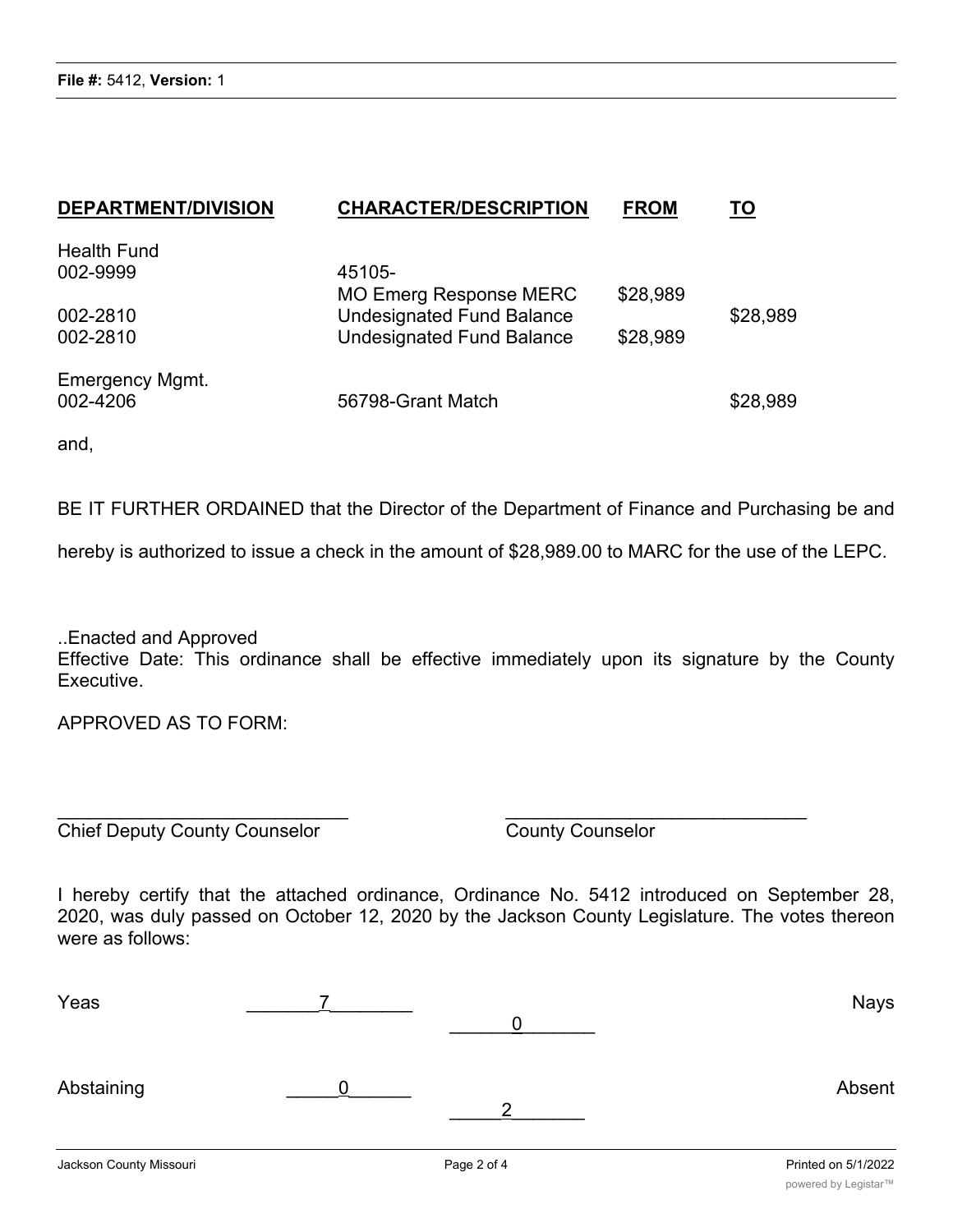$\overline{\phantom{a}}$  , where  $\overline{\phantom{a}}$  , where  $\overline{\phantom{a}}$  , where  $\overline{\phantom{a}}$ 

 $\overline{\phantom{a}}$  , where  $\overline{\phantom{a}}$  , where  $\overline{\phantom{a}}$  , where  $\overline{\phantom{a}}$ 

This Ordinance is hereby transmitted to the County Executive for his signature.

Date and the Mary Section of the Mary Section of the Mary Section of the Mary Section of the Mary Section of the Mary Section of the Mary Section of the Mary Section of the Mary Section of the Mary Section of the Mary Sect Spino, Clerk of Legislature

 $\mathcal{L}_\mathcal{L}$  , where  $\mathcal{L}_\mathcal{L}$  is the set of the set of the set of the set of the set of the set of the set of the set of the set of the set of the set of the set of the set of the set of the set of the set of the

 $\mathcal{L}_\mathcal{L}$  , where  $\mathcal{L}_\mathcal{L}$  is the set of the set of the set of the set of the set of the set of the set of the set of the set of the set of the set of the set of the set of the set of the set of the set of the

I hereby approve the attached Ordinance No. 5412.

Date **Example 20** Notice that the contract of the contract of the contract of the contract of the contract of the contract of the contract of the contract of the contract of the contract of the contract of the contract of

Jr., County Executive

Funds sufficient for this appropriation are available from the source indicated below.

| <b>ACCOUNT NUMBER:</b> | 002 2810                         |
|------------------------|----------------------------------|
| <b>ACCOUNT TITLE:</b>  | Health Fund                      |
|                        | <b>Undesignated Fund Balance</b> |
| NOT TO EXCEED:         | \$28,989.00                      |

There is a balance otherwise unencumbered to the credit of the appropriation to which the expenditure is chargeable and there is a cash balance otherwise unencumbered in the treasury to the credit of the fund from which payment is to be made, each sufficient to provide for the obligation herein authorized.

| <b>ACCOUNT NUMBER:</b> | 002 4206 56798        |
|------------------------|-----------------------|
| <b>ACCOUNT TITLE:</b>  | <b>Health Fund</b>    |
|                        | <b>Emergency Mgmt</b> |
|                        | <b>Grant Match</b>    |
| <b>NOT TO EXCEED:</b>  | \$28,989.00           |